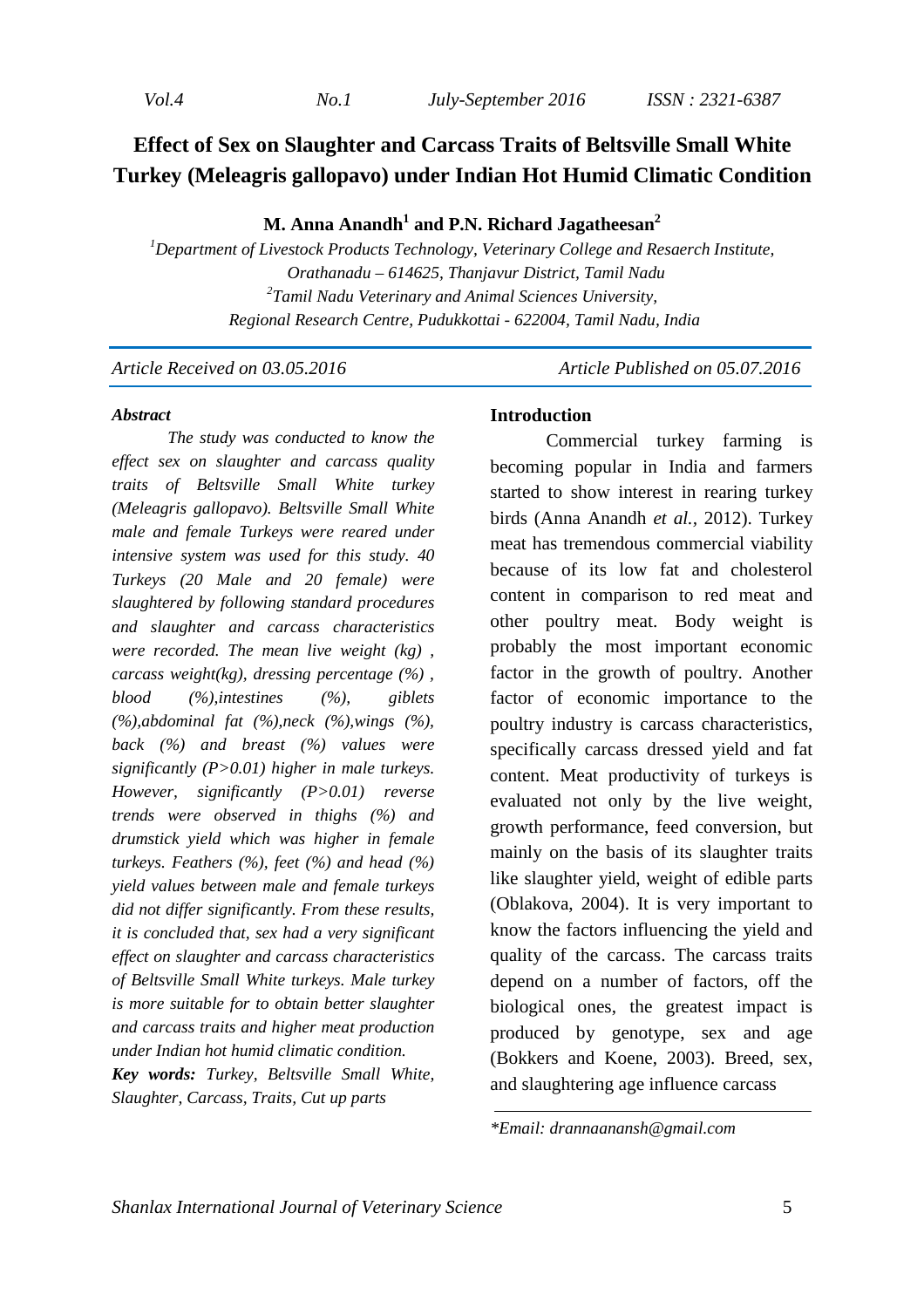characteristics of turkeys (Brake *et al.,* 1994; Laudadio *et al.,* 2009). With respect to that, the proportions of major basic carcass parts (breast, drumstick and thigh) as well as the presence of certain tissues in them are regarded as vital parameters determining meat quality (Lewis *et al.,* 1997). Roberson *et al.,* (2004) reported that sex and slaughter age influenced carcass characteristics of turkeys. However, effect of sex on slaughter and carcass characteristics have received limited consideration as compared to age. Information on the effect of sex on slaughter and carcass components of turkeys is also not available in Indian hot humid climatic condition. Hence, the present study was conducted to know the effects of sex on the slaughter and carcass characteristics of Beltsville Small White turkey *(Meleagris gallopavo*).

# **Material and methods Experimental design and management**

The study was conducted at Turkey Research Unit of Tamil Nadu Veterinary and Animal Sciences University Regional Research Centre, Pudukkottai, Tamil Nadu. Beltsville Small White eggs were hatched and hatched turkey poults were brooded in a turkey brooder house and fed on a starter concentrate diet for four weeks. They were then transferred to a deep litter turkey grower house and fed on a grower concentrate diet up to the end of week 8. The poults and growers had free access to diet and clean water*.* At the start of week 9 and for the purpose of this study, 50 turkey growers (25 males and 25 females) were randomly selected of

matching initial body weight and the birds maintained under standard management practices (Anna Anandh *et al.,* 2012). The turkeys were housed in separate experimental houses whose floors were raised and covered with sawdust litter. At the end of the week 16 of age, 40 birds (20 males and 20 females) were selected slaughter studies by following standard procedures. They were individually weighed after overnight fasting (except for water) and then slaughtered. The turkeys were killed by cutting the jugular vein and carotid artery on one side of the neck near atlanto occipital joint. After bleeding the carcasses were scalded at 58±2 °C for **2**  min, handpicked and manually eviscerated. The weight of blood, feathers, head, shank and feet and giblets (liver, heart and gizzard) and eviscerated whole carcass were recorded. The eviscerated carcasses were portioned into commercial cuts viz. breast, thighs, drumsticks, back with ribs, wings, and neck and the cuts are weighed. Dressing percentage was expressed as a percentage of the slaughter body weight and the carcass cuts were expressed as a percentage of the eviscerated carcass weight.

### **Statistical analysis**

The data generated from each experimental group were analyzed statistically by following standard procedures (Snedecor and Cochran, 1989) for comparing the means and to determine the effect of sex on slaughter and carcass characteristics of turkeys.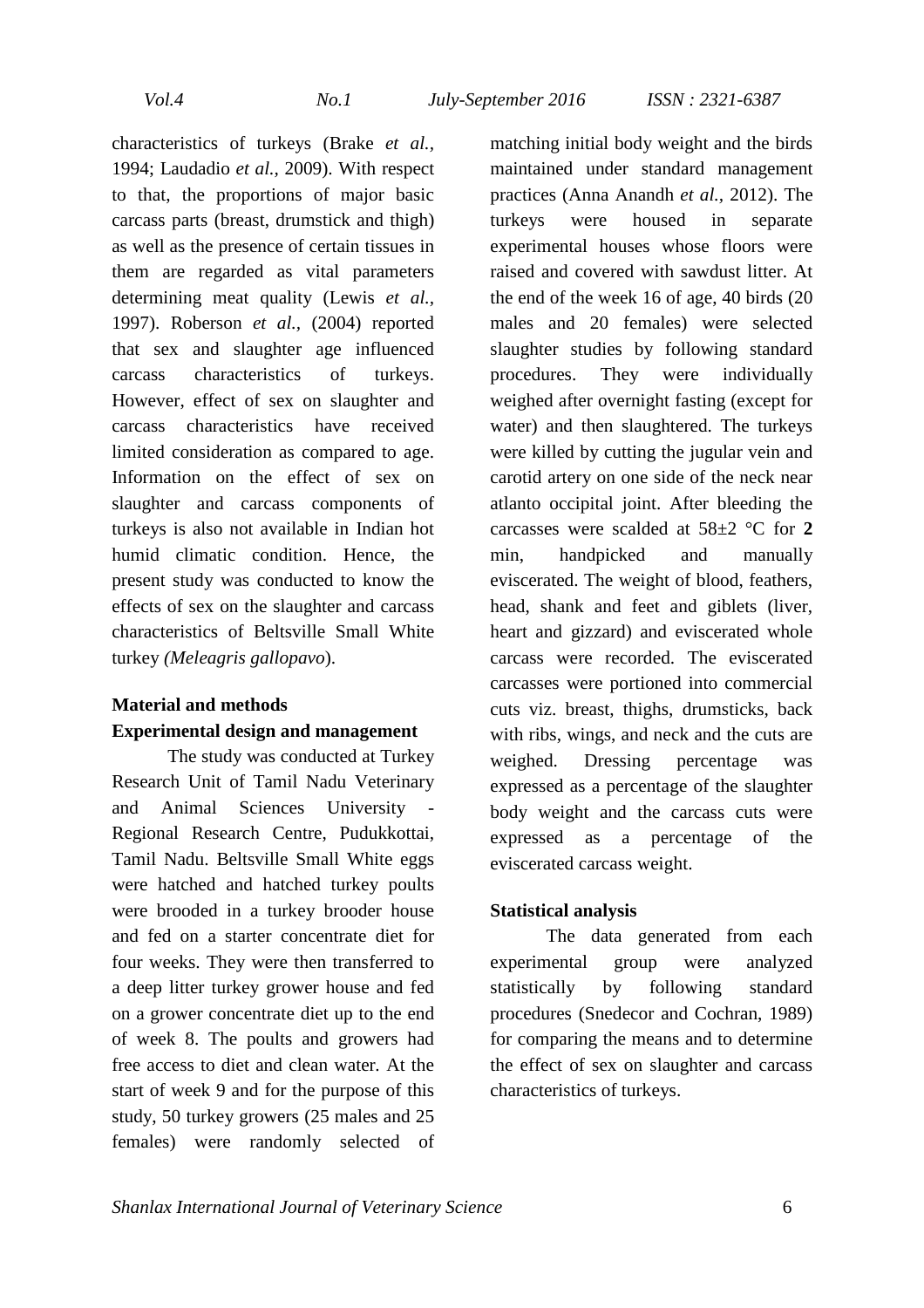*Vol.4 No.1 July-September 2016 ISSN : 2321-6387* 

### **Results and Discussion Slaughter characteristics**

Effect of sex on slaughter characteristics of Beltsville Small White turkey are presented in Table 1. The mean  $\pm$  SE slaughter and carcass weight in the male and female were found to be 5.75±0.04 and 4.20±0.04 and 4.68±0.05 and 3.28±0.06, respectively. The results also showed that male turkeys had heavier slaughter and carcass weights than female. The mean slaughter and carcass weight between male and female turkeys differ significantly (P>0.01) between them. The result is in accordance with Chodova *et al.,* (2014) who reported that male turkeys had higher live weight than female turkey. The superiority of males over females for carcass and component weights at a particular age agrees with the results of Khosravania *et al.,* (2006).

Overall mean for Beltsville Small White turkey slaughter and carcass weight were  $4.97\pm0.04$  and  $3.98\pm0.06$ , respectively. At 16 weeks of age, slaughter weights between 4.85 kg to 7.50 kg were also reported in turkeys (Isguzar, 2003). The mean  $\pm$  SE dressing percentage in male and female Beltsville Small White turkey were found to be 81.40±0.02 and 78.10±0.04, and respectively. Sex had significant ( $P \leq 0.001$ ) effect on carcass weight with higher values in males. Brake (1995) also found that significant effect of sex on dressing out percentage. The highest dressing percentage was found in male turkey. Overall mean for turkey dressing percentage was 79.75±0.02. The present dressing of percentage is in conformity of Roberson *at al*., (2014) who reported 76.6% at 16 week age.

**Table 1: Effect of sex on slaughter characteristics of Beltsville Small White turkey**  *(Meleagris gallopavo***) (Mean ± SE)** 

| <b>Slaughter Characteristics</b> | <b>Male</b>                | <b>Female</b>     | Overall - mean $\pm$ SE |
|----------------------------------|----------------------------|-------------------|-------------------------|
| Slaughter weight (gm)            | $5.75 \pm 0.04^a$          | $4.20 \pm 0.04^a$ | $4.97 \pm 0.04$         |
| Carcass weight (gm)              | $4.68 \pm 0.05^{\text{a}}$ | $3.28 \pm 0.06^b$ | $3.98 \pm 0.06$         |
| Dressing percentage (%)          | $81.40 \pm 0.02^a$         | $78.10\pm0.02^b$  | 79.75±0.02              |
| Blood (%)                        | $2.40 \pm 0.04^{\text{a}}$ | $2.12 \pm 0.04^b$ | $2.26 \pm 0.04$         |
| Feathers $(\% )$                 | $6.58 \pm 0.02$            | $6.50 \pm 0.05$   | $6.54 \pm 0.04$         |
| Intestines $(\% )$               | $4.52 \pm 0.05^{\text{a}}$ | $4.28 \pm 0.03^b$ | $4.40 \pm 0.04$         |
| Giblets $(\%)$                   | $3.78 \pm 0.05^{\text{a}}$ | $3.69 \pm 0.02^b$ | $3.74 \pm 0.03$         |
| Feet $(\% )$                     | $3.73 \pm 0.05$            | $3.71 \pm 0.03$   | $3.72 \pm 0.04$         |
| Abdominal fat (5)                | $1.32 \pm 0.05^{\text{a}}$ | $2.36 \pm 0.04^b$ | $1.84 \pm 0.05$         |

Means bearing same superscripts row-wise do not differ significantly  $(P<0.01)$ .

The mean ± SE blood yield percentage in male and female Beltsville Small White turkey were found to be 2.40  $\pm 0.04$  and  $2.12 \pm 0.04$ , respectively. Blood yield percentage male and female turkeys differ significantly  $(P<0.01)$  between them and value higher in male. Overall mean for

turkey blood yield percentage was 2.26 $\pm$ 0.04. The mean  $\pm$  SE feather yield percentage in male and female Beltsville Small White turkey were found to be 6.58  $\pm 0.02$  and 6.50 $\pm 0.05$ , respectively. Lowest feather yield percentage observed in female turkey as compared to male turkey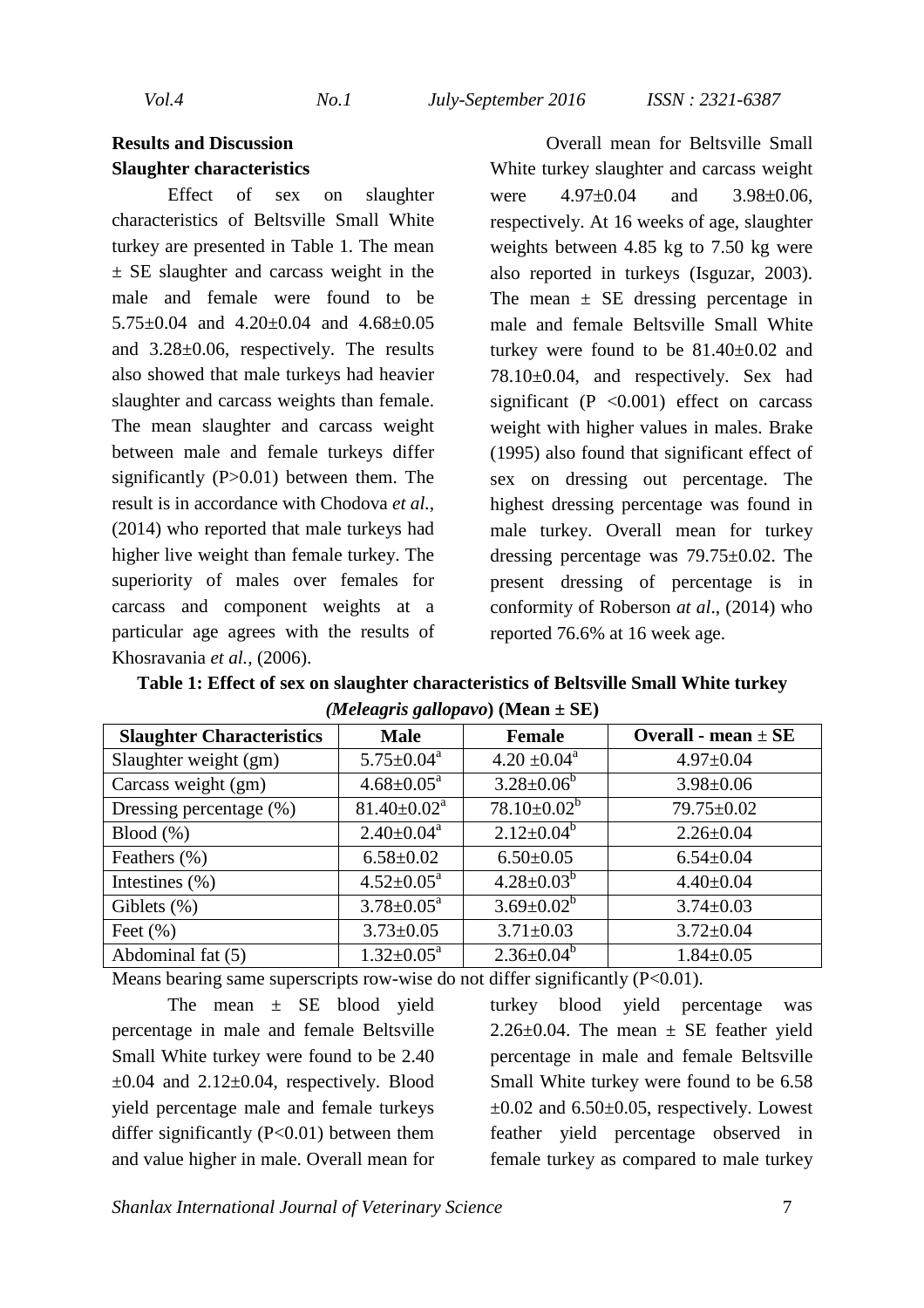and the feather yield percentage did not differ significantly between them. Overall mean for feather yield percentage was  $6.54\pm0.04$ .The mean  $\pm$  SE intestines percentages in male and female Beltsville Small White turkey were found to be 4.52  $\pm 0.05$  and  $4.28 \pm 0.03$ , respectively. Intestine percentage turkeys differ significantly  $(P<0.01)$  between male and female turkey. Overall mean for turkey intestine percentage was 4.40±0.04. The mean  $\pm$  SE giblets yield percentage in male and female Beltsville Small White turkey were found to be  $3.78 \pm 0.05$  and 3.69±0.02, respectively. Giblets percentage of male and female turkeys differ significantly (P>0.01) between them. Higher giblets percentage observed in male turkeys and lower giblets percentage observed in female turkey. Overall mean for turkey giblets percentage was  $3.74\pm0.04$ . The mean  $\pm$  SE feet yield percentage in male and female Beltsville Small White turkey were found to be 3.73±0.05 and 3.71±0.03, respectively. Lowest feet percentage observed in female turkey and the value did not differ significantly from male turkey. Overall mean for feet yield percentage was  $3.72\pm0.04$ . The mean  $\pm$  SE abdominal fat percentages in male and female Beltsville Small White turkey were found to be 2.36 $\pm$ 0.04 and 1.32  $\pm$ 0.05, respectively. Males had significantly (P>0.01) higher abdominal fat percentage than female turkey. Chodova *et al.,* (2014) also found significantly higher abdominal fat content in male turkeys. Overall mean for turkey abdominal fat percentage was 1.84±0.05.

### **Carcass characteristics**

Effects of sex on carcass characteristics of Beltsville Small White turkey are presented in Table 2. The mean ± SE head yield percentages in male and female Beltsville Small White turkey were found to be  $2.34 \pm 0.05$  and  $2.31 \pm 0.04$ , respectively. Higher head percentage observed in male turkey and lower head percentage observed in female turkey. Head yield percentage between male and female turkeys did not differ significantly between them. Overall mean for turkey head yield percentage was 2.32±0.05. The mean  $\pm$  SE neck yield percentage in male and female Beltsville Small White turkey were found to be  $6.70 \div 0.04$  and 6.17±0.02, respectively. Higher neck yield percentage observed in male turkey and lower head percentage observed in female turkey. Neck yield percentage between male and female Beltsville Small White turkey differed significantly between them. This was in agreement with Ramkrishana *et al.,* (2012) who found higher percentage of neck in male turkeys. Overall mean for turkey neck yield percentage was 6.44 $\pm$ 0.04. The mean  $\pm$  SE wings percentage in male and female Beltsville Small White turkeys were found to be 12.72  $\pm 0.04$  and 12.11 $\pm 0.05$ , respectively. Higher wings percentage observed in male turkeys and the wings percentages of turkeys differ significantly (P>0.01) between them. Overall mean for Beltsville Small White turkey wing percentage was  $12.42\pm0.05$ .

The mean  $\pm$  SE breast yield percentages in male and female Beltsville Small White turkey were found to be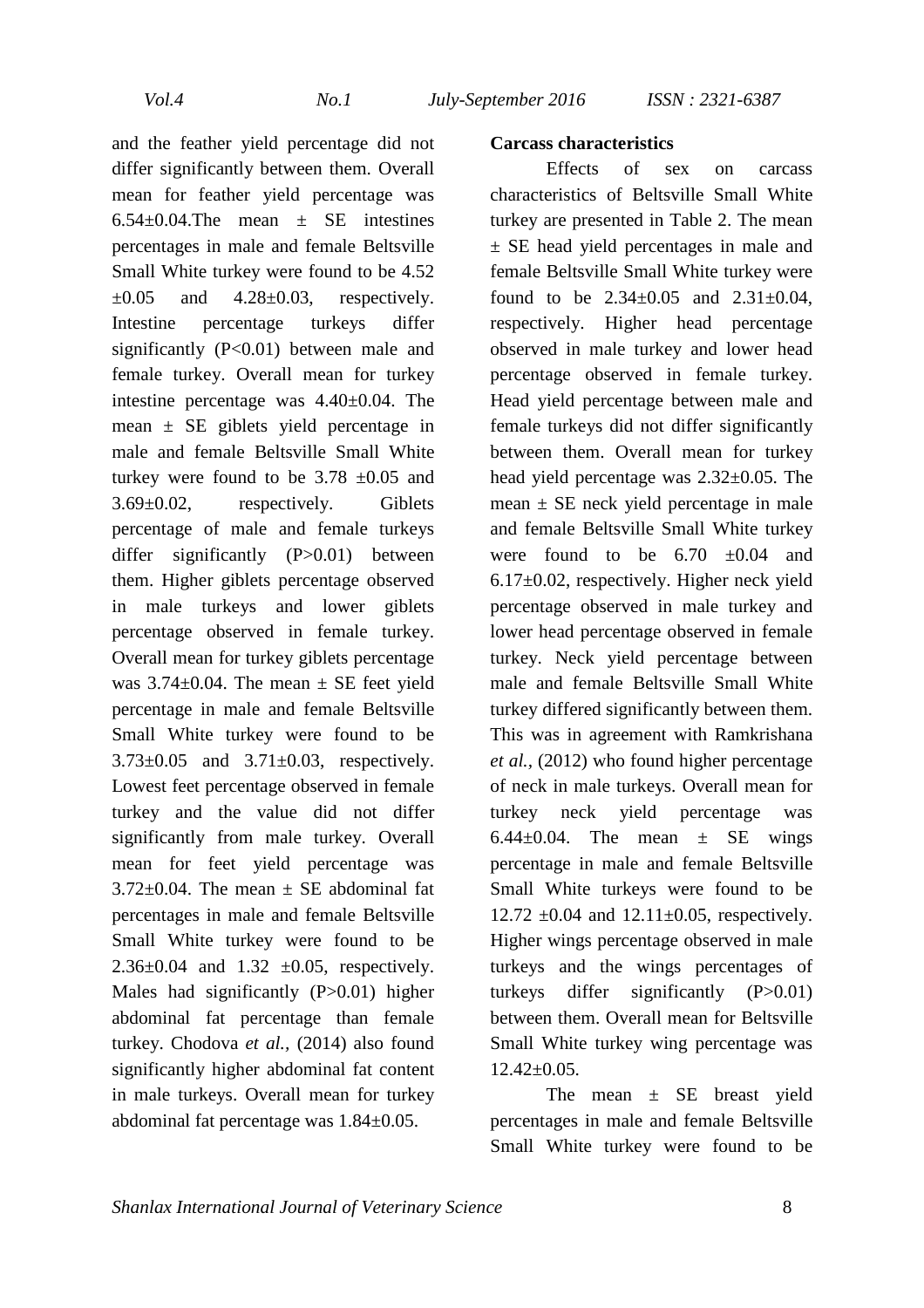31.74 ± 0.02 and 30.58 ± 0.04, respectively. Higher breast yield percentage observed in male turkey and lower breast yield percentage observed in

female turkey and the breast yield percentage differ significantly (P>0.01) between them.

| Table 2: Effect of sex on carcass characteristics of Beltsville Small White turkey |
|------------------------------------------------------------------------------------|
| <i>(Meleagris gallopavo)</i> (Mean $\pm$ SE)                                       |

| <b>Carcass characteristics</b> | <b>Male</b>                 | <b>Female</b>            | Overall mean $\pm$ SE |
|--------------------------------|-----------------------------|--------------------------|-----------------------|
| Head $(\% )$                   | $2.34 \pm 0.05$             | $2.31 \pm 0.04$          | $2.32 \pm 0.05$       |
| Neck $(\% )$                   | $6.70 \pm 0.04^{\text{a}}$  | $6.17 \pm 0.02^b$        | $6.44 \pm 0.03$       |
| Wings $(\%)$                   | $12.72 \pm 0.04^{\text{a}}$ | $12.11 \pm 0.05^{\circ}$ | $12.42 \pm 0.05$      |
| Beast $(\%)$                   | $31.74 \pm 0.02^a$          | $30.58 \pm 0.04^b$       | $31.16 \pm 0.03$      |
| Back $(\% )$                   | $18.10 \pm 0.04^{\text{a}}$ | $17.78 \pm 0.05^{\rm b}$ | $17.94 \pm 0.05$      |
| Thighs $(\%)$                  | $16.45 \pm 0.02a$           | $15.62 \pm 0.04^b$       | $16.54 \pm 0.03$      |
| Drumstick (%)                  | $12.95 \pm 0.04^{\text{a}}$ | $13.80 \pm 0.04^b$       | $13.38 \pm 0.04$      |

Means bearing same superscripts row-wise do not differ significantly (P<0.01).

Overall mean for Beltsville Small White turkey breast yield percentage was  $31.16\pm0.03$ . The mean  $\pm$  SE back vield percentage in male and female Beltsville Small White turkey were found to be 18.10±0.04 and 17.78±0.05, respectively. The average back yield percentage between male and female turkey differ significantly (P>0.01) between them. The highest back yield percentage found male turkey followed by female turkey. Overall mean for turkey back yield percentages were  $17.94\pm0.04$ . The mean  $\pm$  SE thighs yield percentage in male and female Beltsville Small White turkey were found to be  $16.45 \pm 0.02$  and  $15.62 \pm 0.04$ , respectively. The average thighs yield percentage between male and female turkey differed significantly (P>0.01) between them. The highest thighs yield percentage found in male turkey followed by female turkey. The higher leg yields were also observed in males in the work of Fanatico *et al*.*,* (2005). Overall mean for turkey thighs yield percentages were

16.54 $\pm$ 0.03, respectively. The mean  $\pm$  SE drumstick yield percentages in male and female Beltsville Small White turkey were found to be 12.95±0.04 and 13.80±0.04, respectively. Higher drumstick yield percentage observed in female turkey and lower drumstick yield percentage observed in male turkey. Drumstick yield percentage between male and female turkeys differed significantly between them. Overall mean for turkey drumstick yield percentage was 13.38±0.04. The result is in accordance with Young *et al.,* (2001) found that female turkeys had higher percent yields of drumstick meat.

### **References**

Anna Anandh, M., Richard Jagatheesan, P.N., Senthil Kumar, P., Paramasivam, A. and Rajarajan, G. 2012. Effect of rearing systems on reproductive performance of turkey. (2012). *Vet. World*, 5: 226- 229.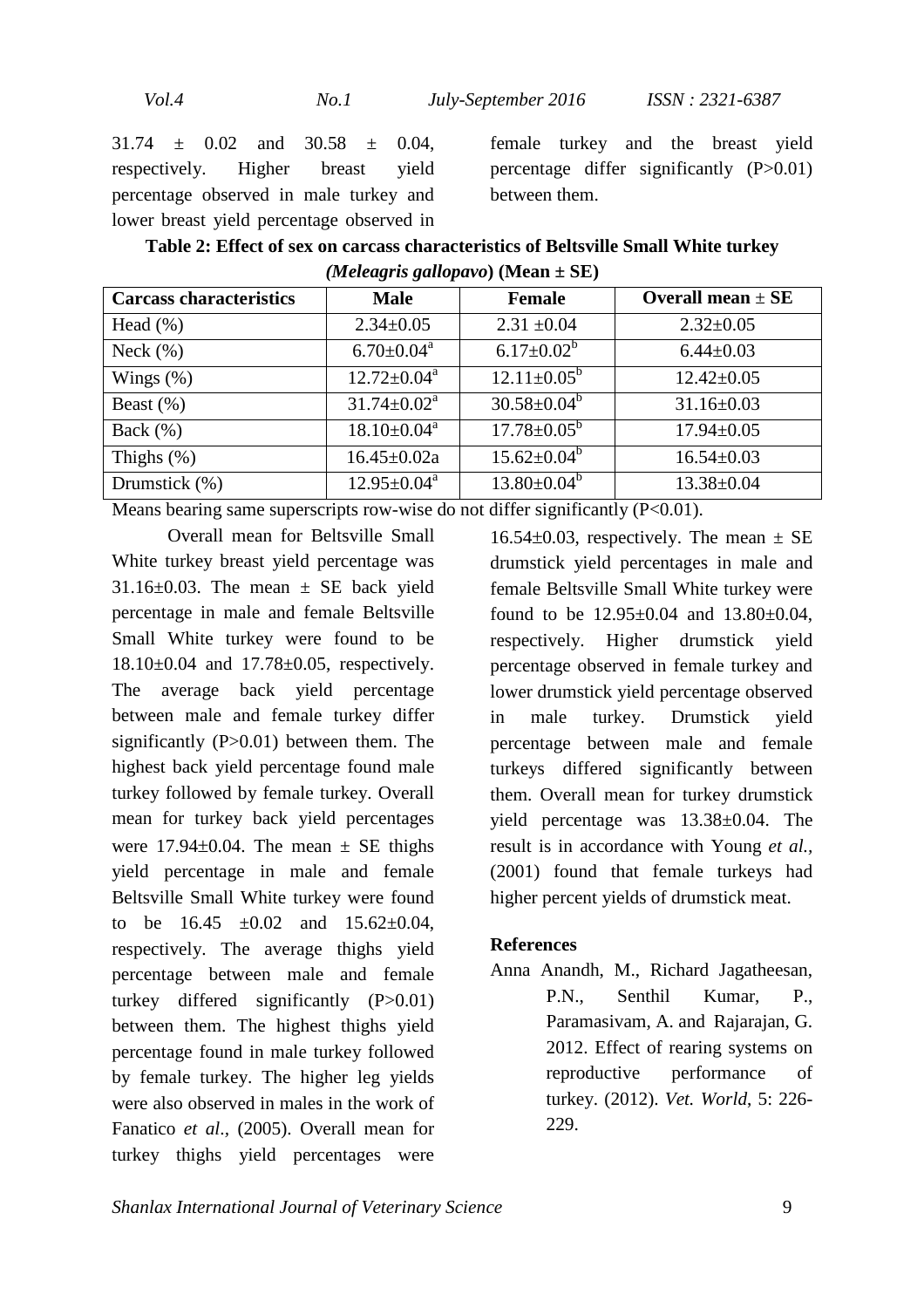- Bokkers, E.A.M. and Koene, P. 2003. Behaviour of fast- and slow growing broilers to 12 weeks of age and the physical consequences. *Appl. Anim. Behav. Sci.,* 81: 59–72.
- Brake, J., Havenstein, G.P., Ferket, P.R., Rives, D.V. and Giesbrecht, F.G. 1994. Relationship of sex, strain, and body weights to carcass yield and offal production in turkeys. *Poult. Sci.,* 74: 161–168.
- Brake, J. 1995. Relationship of sex, strin, and body-weight to carcass yield and offal production in turkeys. In: *Poultry Science*, 74: 161–168.
- Chodova, D., Tumova, E., Svobodova, J. and Uhlirova, L. 2014. Differences in carcass composition of males and females of two turkeys hybrids. *Acta fytotechn. zootechn.,* 17: 72–74.
- Fanatico, A.C., Pillai, P.B. and Cavitt, L.C. 2005. Evaluation of slowergrowing broiler genotypes grown with and without outdoor access: growth performance and carcass yield*. Poult. Sci.*, 84: 1321-1327.
- Isguzar, E. 2003. Growth, carcass traits and meat quality of Bronze and White turkeys in Isparta province of Turkey. *Arch. Tierz., Dummerstorf*, 46: 471-481.
- Khosravania, H., Murphy, N.H.N. and Govindaiah, M.G. 2006. Imposing restriction in selection for

disproportionate cut-up carcass yield in an experimental flock of broiler chicken. *J Poult. Sci.*, 43: 109-119.

- Laudadio, V., Tufarelli, V., Dario, M., Emilio, F.D. and Vicenti, A. 2009. Growth performance and carcass characteristics of female turkeys as affected by feeding programs. *Poult. Sci.,* 88: 805–810.
- Lewis, P.D., Perry, G.C., Farmer, L.J. and Patterson, R.L.S. 1997. Responses of two genotypes of chicken to the diets and stocking densities typical of UK and Label Rouge production systems: I. Performance, behavior and carcass composition. *Meat Sci.,* 45: 501–516.
- Oblakova, M. 2004. Stady of growth potentials and slaughter analysis of BUT- 9 broiler turkey poults. *Bulgarian. J Ani. Sci.*, 10:137-142,
- Ramkrishana, R.S., Sheriff, F.R. and Manohar, G.R. 2012. Growth Performance and carcass yields as influenced by age and sex in different turkey varieties. *Tamilnadu J. Vet.& Ani. Sci.,* 8: 94-100.
- Roberson, K.D., Kalbfleisch, J.L. and Dransfield, D. 2004. Comparison of growth performance and carcass component yield of a new strain of tom turkeys to other commercial strains*. Int. J. Poult. Sci.,* 3: 791- 795.

*Shanlax International Journal of Veterinary Science* 10